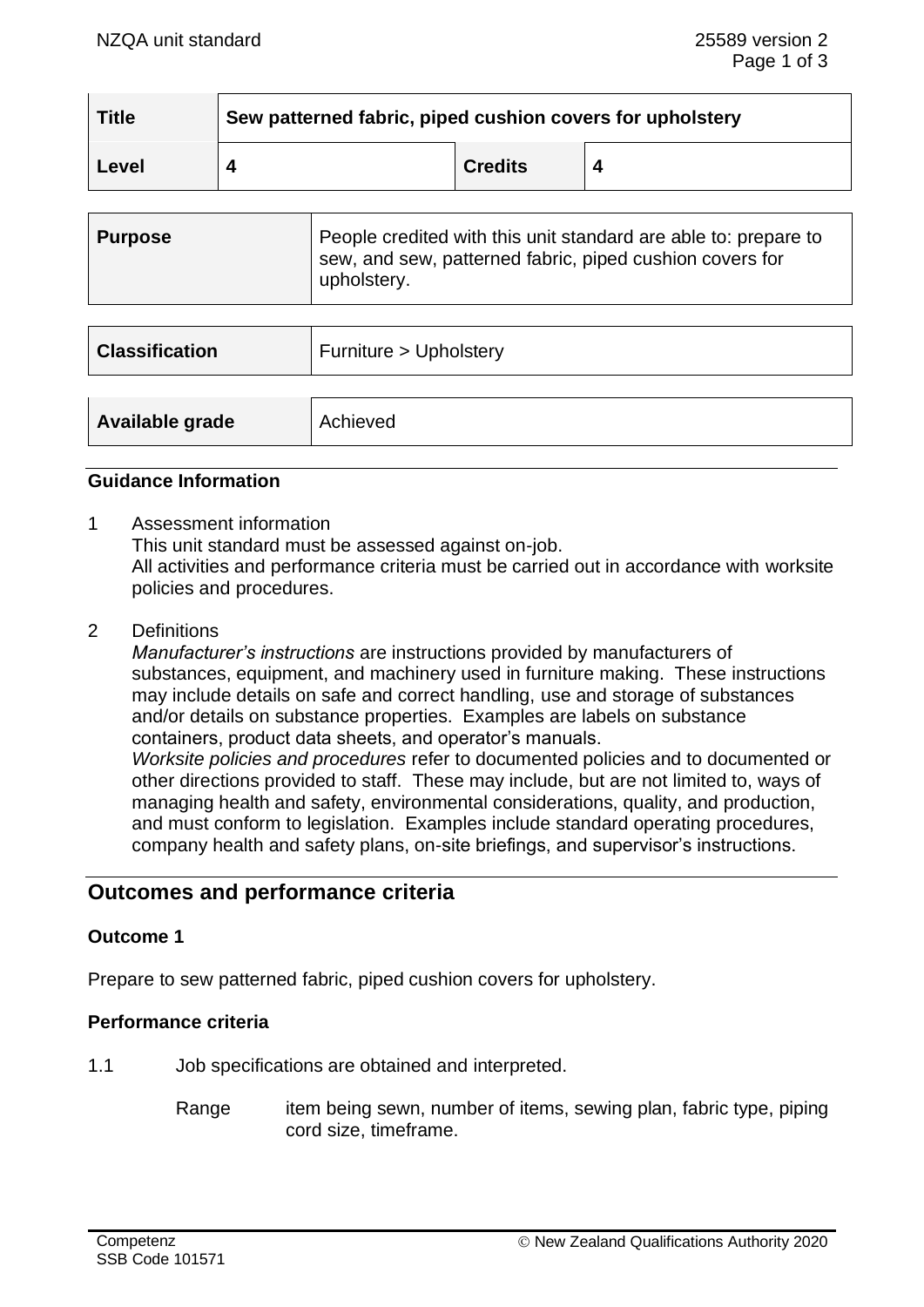1.2 Materials for the job are obtained in accordance with job specifications.

Range fabric panels, piping cord, piping fabric lengths.

1.3 Machine is prepared in accordance with job specifications and manufacturer's instructions.

Range threaded, foot changed.

# **Outcome 2**

Sew patterned fabric, piped cushion covers for upholstery.

# **Performance criteria**

2.1 Patterned fabric lengths are joined in accordance with job specifications.

Range salvage removed, no gathering, continuous pattern.

- 2.2 Piping fabric is folded around piping cord, matched and sewn onto top and bottom cover panels in accordance with job specifications.
	- Range piping salvage and cushion salvage parallel, piping salvage cut so corners are square, no gathering, panel shape maintained, no fabric piping joins on front edge of cushion cover, pattern on the piping to match the pattern on the panel.
- 2.3 Piping ends are joined.
	- Range tight, minimal bulk, no gathering, no cord showing, placed at back of cushion cover, piping join pattern matched.
- 2.4 Zip is inserted into back border panel.

Range pattern matched.

- 2.5 Border panels are sewn together.
	- Range even seam salvage allowance, continuity of pattern.
- 2.6 Border panels are sewn to piped top and bottom cushion panels.
	- Range even seam salvage, sewn close to piping to cover previous stitching, corner seams/checkpoints matched, pattern matched.
- 2.7 Piped cushion cover is turned right side out and piping is checked.
	- Range tight and evenly piped edge, no stitching shown, piped corners square, top and bottom panels parallel, pattern matched.
- 2.8 Work area is left clean, clear, and safe.